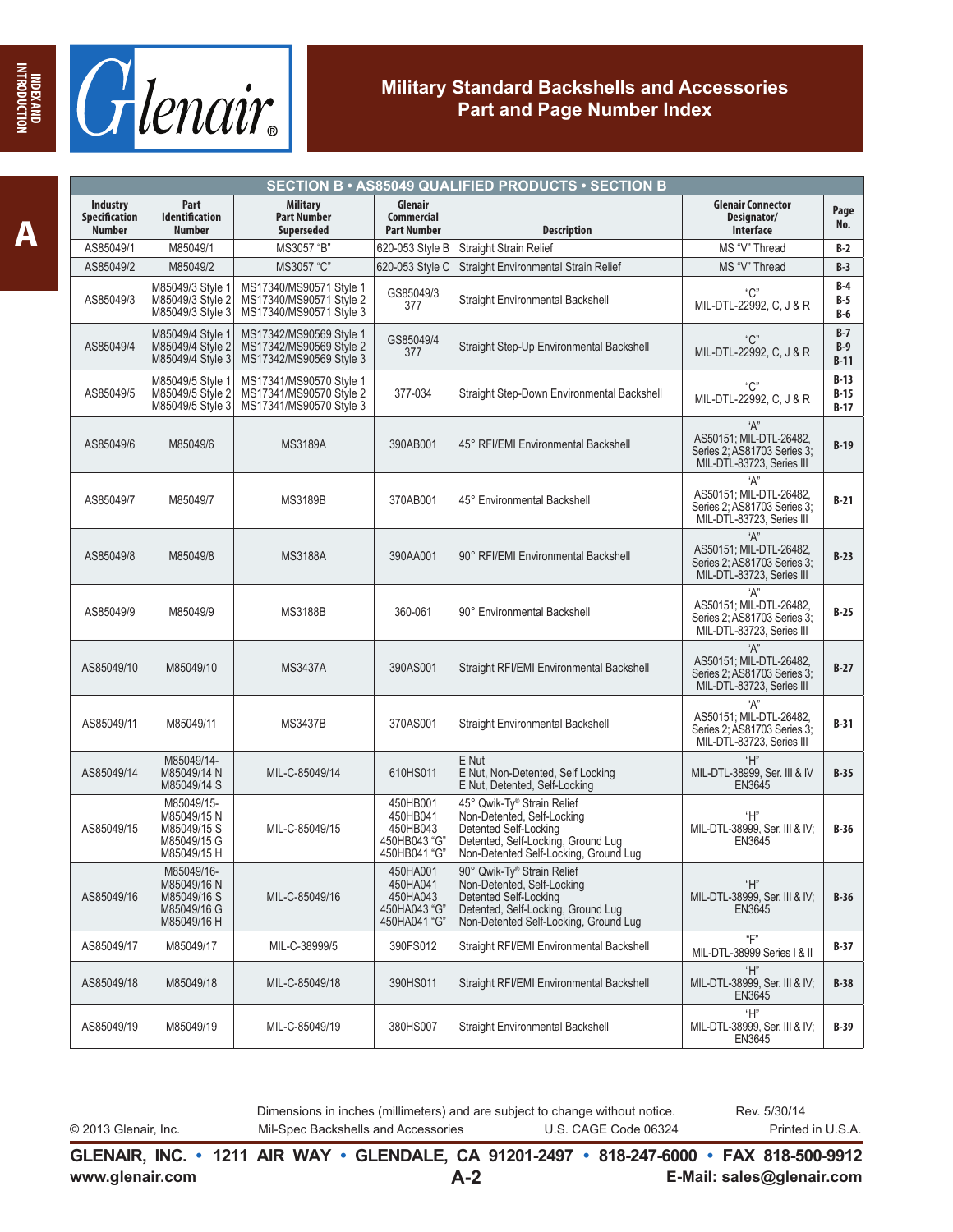

|                                            |                                                |                                                     |                                                    | <b>SECTION B • AS85049 QUALIFIED PRODUCTS • SECTION B</b>                                      |                                                                                            |                  |
|--------------------------------------------|------------------------------------------------|-----------------------------------------------------|----------------------------------------------------|------------------------------------------------------------------------------------------------|--------------------------------------------------------------------------------------------|------------------|
| Industry<br>Specification<br><b>Number</b> | Part<br><b>Identification</b><br><b>Number</b> | <b>Military</b><br><b>Part Number</b><br>Superseded | Glenair<br><b>Commercial</b><br><b>Part Number</b> | <b>Description</b>                                                                             | <b>Glenair Connector</b><br>Designator/<br><b>Interface</b>                                | Page<br>No.      |
| AS85049/20                                 | M85049/20                                      | MIL-C-85049/20                                      | 440HS063                                           | Straight Crimp Ring Backshell and Crimp Ring                                                   | "H"<br>MIL-DTL-38999, Ser. III & IV;<br>EN3645                                             | $B-41$           |
| AS85049/21                                 | M85049/21                                      | MIL-C-85049/21                                      | 360HS002                                           | Straight Non-Environmental Strain Relief<br>Backshell                                          | "H"<br>MIL-DTL-38999, Ser. III & IV;<br>EN3645                                             | $B-42$           |
| AS85049/23                                 | M85049/23                                      | <b>MS3189C</b>                                      | 380AB001                                           | 45° REI-EMI Non-Environmental Backshell                                                        | "A"<br>AS50151; MIL-DTL-26482,<br>Series 2; AS81703 Series 3;<br>MIL-DTL-83723, Series III | $B-43$           |
| AS85049/24                                 | M85049/24                                      | <b>MS3188C</b>                                      | 390AA001                                           | 90° RFI-EMI Non-Environmental Backshell                                                        | "A"<br>AS50151; MIL-DTL-26482,<br>Series 2: AS81703 Series 3:<br>MIL-DTL-83723, Series III | $B-45$           |
| AS85049/25                                 | M85049/25                                      | <b>MS3437C</b>                                      | 380AS001                                           | Straight RFI-EMI Non-Environmental Backshell                                                   | "A"<br>AS50151; MIL-DTL-26482,<br>Series 2; AS81703 Series 3;<br>MIL-DTL-83723, Series III | $B-47$           |
| AS85049/26                                 | M85049/26-1<br>M85049/26-2<br>M85049/26-3      | MS3419<br>MS3161<br>MIL-C-85049/26-3                | 440AS063<br>687-150                                | <b>Adapter Only</b><br>Crimp Ring Only<br>Adapter with Crimp Ring                              | "A"<br>AS50151; MIL-DTL-26482,<br>Series 2: AS81703 Series 3:<br>MIL-DTL-83723, Series III | $B-51$<br>$B-52$ |
| AS85049/27                                 | M85049/27-<br>M85049/27 N<br>M85049/27 S       | MIL-DTL-38999/1                                     | 610FS011                                           | E Nut<br>E Nut, Non-Detented, Self-Locking<br>E Nut, Detented, Self-Locking                    | $^u\mathsf{F}^u$<br>MIL-DTL-38999 Series I & II                                            | $B-53$           |
| AS85049/28                                 | M85049/28                                      | M83733/15                                           | G61570                                             | Strt. Rectangular Non-Environmental Backshell                                                  |                                                                                            | $B-54$           |
| AS85049/29                                 | M85049/29                                      | MIL-DTL-38999/6                                     | 360FS002                                           | Straight Non-Environmental Strain Relief<br><b>Backshell</b>                                   | $^u\mathsf{F}^u$<br>MIL-DTL-38999 Series I & II                                            | $B-55$           |
| AS85049/30                                 | M85049/30                                      | MIL-DTL-38999/4                                     | 400FS001                                           | Straight RFI-EMI Individual<br>Shield Termination Backshell                                    | $^u\mathsf{F}^v$<br>MIL-DTL-38999 Series I & II                                            | $B-56$           |
| AS85049/31                                 | M85049/31-<br>M85049/31 N<br>M85049/31 S       | MS3416                                              | 610AS011                                           | E Nut<br>E Nut, Non-Detented, Self-Locking<br>E Nut, Detented, Self Locking                    | "A"<br>AS50151; MIL-DTL-26482,<br>Series 2; AS81703 Series 3;<br>MIL-DTL-83723, Series III | $B-57$           |
| AS85049/33                                 | M85049/33-2                                    | MIL-DTL-38999/2                                     | 440FS063                                           | Straight Crimp Ring Non-Environmental<br><b>Backshell</b>                                      | $^u\mathsf{F}^u$<br>MIL-DTL-38999 Series   & II                                            | $B-58$           |
| AS85049/34                                 | M85049/34                                      | MS3484                                              | 320                                                | Straight Adapter and Extender<br>For use with MS3114 & MS3124 Connectors                       | $^{\prime\prime}$<br>MIL-DTL-26482 Series I                                                | $B-59$           |
| AS85049/36                                 | M85049/36                                      | MIL-DTL-38999/7                                     | 380FS008                                           | Straight RFI-EMI Non-Environmental Backshell                                                   | $^{\prime\prime}$ F<br>MIL-DTL-38999 Series I & II                                         | $B-60$           |
| AS85049/37                                 | M85049/37                                      | MIL-DTL-38999/8                                     | 380FD007                                           | 90° RELEMI Non-Environmental Backshell                                                         | $^u$ F $^u$<br>MIL-DTL-38999 Series   & II                                                 | $B-61$           |
| AS85049/38                                 | M85049/38 N<br>M85049/38 S                     | MIL-C-85049/38-                                     | 620HS011<br>620HS048                               | Str. Strain Relief, Non-Detented Self-Locking<br>Straight Strain Relief, Detented Self-Locking | ""H"<br>MIL-DTL-38999 Series III & IV<br>EN3645                                            | $B-62$           |
| AS85049/39                                 | M85049/39                                      | MIL-C-85049/39                                      | 620HA011<br>620HA048                               | 90° Strain Relief, Non-Detented Self-Locking<br>90° Strain Relief, Detented Self-Locking       | $^{\prime\prime}$ H $^{\prime\prime}$<br>MIL-DTL-38999 Series III & IV;<br>EN3645          | $B-63$           |
| AS85049/41                                 | M85049/41                                      | <b>MS3057A</b>                                      | 620-053 Style A                                    | Straight Strain Relief                                                                         | MS "V" Thread                                                                              | $B-64$           |
| AS85049/42                                 | M85049/42                                      | <b>MS3057D</b>                                      | 620-053 Style H                                    | Straight Strain Relief                                                                         | MS "V" Thread                                                                              | $B-65$           |
| AS85049/43                                 | M85049/43                                      | MS3415                                              | 620AB047                                           | 45° Strain Relief                                                                              |                                                                                            | $B-66$           |
| AS85049/44                                 | M85049/44                                      | M83733/16                                           | G61257                                             | Straight Rectangular Strain Relief Backshell                                                   |                                                                                            | $B-67$           |
| AS85049/45                                 | M85049/45                                      | MS27663                                             | 440FS037                                           | Straight Strain Relief                                                                         | $^u\mathsf{F}^n$<br>MIL-DTL-38999 Series   & II                                            | $B-68$           |
| AS85049/46                                 | M85049/46                                      | MS27663                                             | 440FA037                                           | 90° Non-Self-Locking Composite Strain Relief                                                   | $^u\mathsf{F}^u$<br>MIL-DTL-38999 Series I & II                                            | $B-69$           |

Dimensions in inches (millimeters) and are subject to change without notice. © 2013 Glenair, Inc. U.S. CAGE Code 06324 Printed in U.S.A.

**www.glenair.com E-Mail: sales@glenair.com GLENAIR, INC. • 1211 AIR WAY • GLENDALE, CA 91201-2497 • 818-247-6000 • FAX 818-500-9912 A-3**

**A**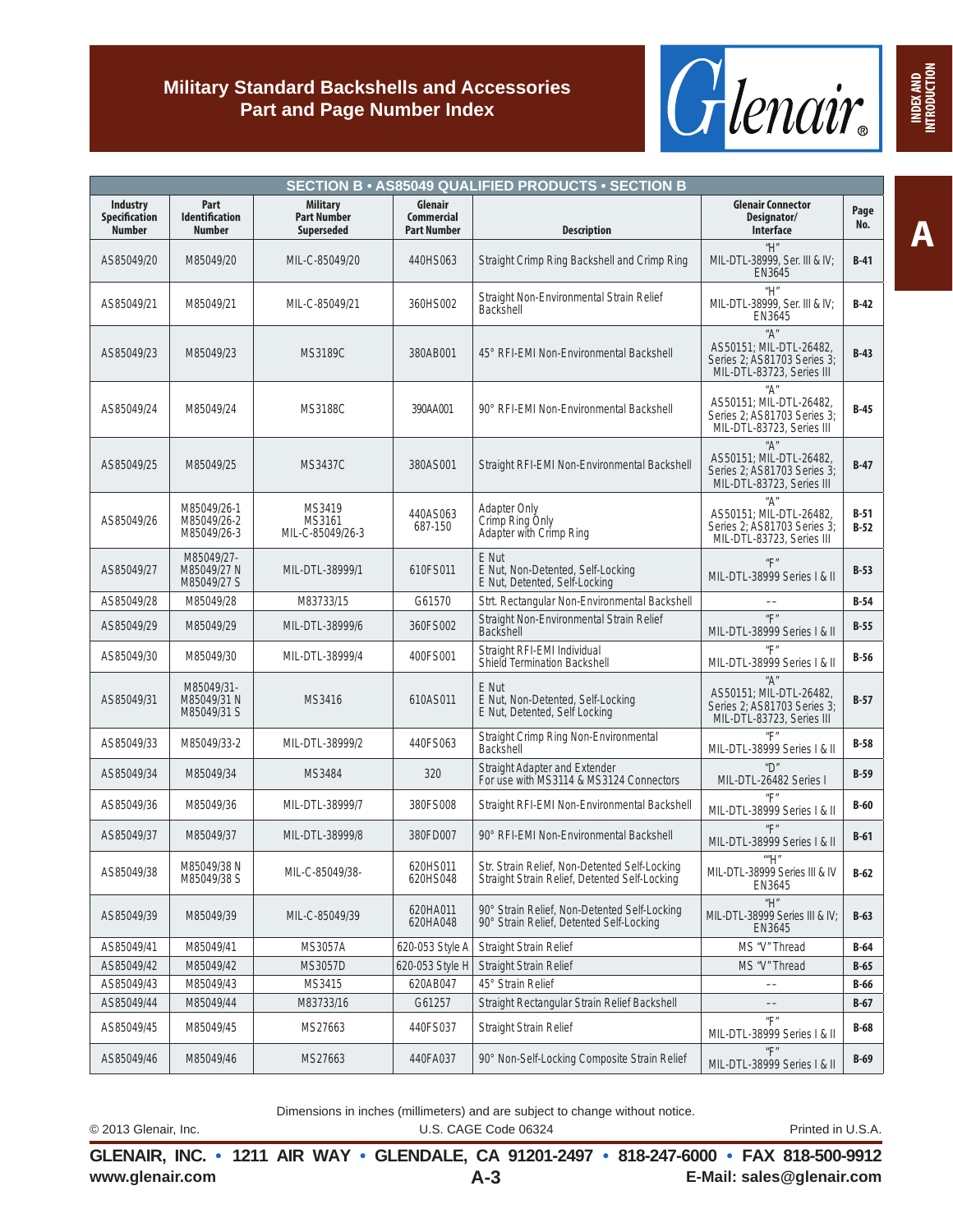

|                                                          | <b>SECTION B · AS85049 QUALIFIED PRODUCTS · SECTION B</b> |                                                     |                                                    |                                                                                             |                                                                                                             |                            |  |  |  |
|----------------------------------------------------------|-----------------------------------------------------------|-----------------------------------------------------|----------------------------------------------------|---------------------------------------------------------------------------------------------|-------------------------------------------------------------------------------------------------------------|----------------------------|--|--|--|
| <b>Industry</b><br><b>Specification</b><br><b>Number</b> | Part<br><b>Identification</b><br><b>Number</b>            | <b>Military</b><br><b>Part Number</b><br>Superseded | Glenair<br><b>Commercial</b><br><b>Part Number</b> | <b>Description</b>                                                                          | <b>Glenair Connector</b><br>Designator/<br>Interface                                                        | Page<br>No.                |  |  |  |
| AS85049/47                                               | M85049/47                                                 | MS27507                                             | 620FA012                                           | 90° Self-Locking or Non-Self-Locking Strain<br>Relief                                       | $^u\Box$<br>MIL-DTL-38999 Series   & II                                                                     | <b>B-70</b>                |  |  |  |
| AS85049/48                                               | M85049/48-1<br>M85049/48-2<br>M85049/48-3                 | M24308/20<br>M24308/21<br>M24308/22                 | GS85049/48<br>550/557                              | Rectangular Strain Relief Backshell                                                         | MIL-DTL-24308                                                                                               | $B-71$<br>$B-72$<br>$B-73$ |  |  |  |
| AS85049/49                                               | M85049/49-2                                               | MS27506                                             | 620FS054                                           | Straight Strain Relief                                                                      | $^u\mathsf{F}^u$<br>MIL-DTL-38999 Series I & II                                                             | $B-74$                     |  |  |  |
| AS85049/50                                               | M85049/50                                                 | MS24308/19                                          | GS85049/50<br>550/557                              | Rectangular Strain Relief Backshell                                                         | MIL-DTL-24308                                                                                               | $B-75$                     |  |  |  |
| AS85049/51                                               | M85049/51                                                 | MS3418                                              | 620AA046                                           | 90° Self-Locking or Non-Self-Locking<br><b>Strain Relief</b>                                | "А"<br>AS50151; MIL-DTL-26482,<br>Series 2; AS81703 Series 3;<br>MIL-DTL-83723, Series III                  | $B-76$                     |  |  |  |
| AS85049/52                                               | M85049/52                                                 | MS3417                                              | 620AS046                                           | Straight Self-Locking or Non-Self-Locking<br>Strain Relief                                  | $^{\prime\prime}$ A"<br>AS50151; MIL-DTL-26482,<br>Series 2; AS81703 Series 3;<br>MIL-DTL-83723, Series III | $B-77$                     |  |  |  |
| AS85049/53<br>AS85049/54<br>AS85049/55                   | M85049/53<br>M85049/54<br>M85049/55                       | MS3152<br>MS3153<br>MS3154                          | 450AS001<br>450BS001<br>450AA001                   | Straight Owik-Ty® Strain Relief<br>45° Owik-Ty® Strain Relief<br>90° Qwik-Ty® Strain Relief | "А"<br>AS50151; MIL-DTL-26482,<br>Series 2: AS81703 Series 3:<br>MIL-DTL-83723, Series III                  | $B-78$                     |  |  |  |
| AS85049/56<br>AS85049/57                                 | M85049/56<br>M85049/57                                    | MS27668<br>MS27669                                  | 450FS001<br>450FB001                               | Straight Qwik-Ty® Strain Relief<br>45° Qwik-Ty® Strain Relief                               | $^u\mathsf{F}$<br>MIL-DTL-38999 Ser. I & II                                                                 | $B-79$                     |  |  |  |
| AS85049/58                                               | M85049/58                                                 | MS27485                                             | GS85049/58<br>310                                  | Potting Boot Ring                                                                           | $^{\prime\prime}$ F"<br>MIL-DTL-38999 Ser.   & II                                                           | $B-80$                     |  |  |  |
| AS85049/59                                               | M85049/59                                                 | MS90568                                             | 310CS002                                           | Straight Shrink Boot Adapter                                                                | $\sqrt[n]{C}$<br>MIL-DTL-22992                                                                              | $B-81$                     |  |  |  |
| AS85049/60                                               | M85049/60-1<br>M85049/60-2G                               | MS3158<br>MS3416                                    | 310AS001<br>310AS002                               | Straight Shrink Boot Adapter<br>Straight Shrink Boot Adapter                                | "A"<br>AS50151; MIL-DTL-26482,<br>Series 2: AS81703 Series 3:<br>MIL-DTL-83723, Series III                  | $B-82$<br>$B-83$           |  |  |  |
| AS85049/61                                               | M85049/61                                                 | MS27332                                             | GS85049/61<br>310                                  | Potting Boot Ring                                                                           | MIL-DTL-27599                                                                                               | $B-84$                     |  |  |  |
| AS85049/62                                               | M85049/62                                                 | M38999/2                                            | 310FS001                                           | Straight Shrink Boot Adapter                                                                | $^u\mathsf{F}^u$<br>MIL-DTL-38999 Ser. I & II                                                               | $B-85$                     |  |  |  |
| AS85049/63                                               | M85049/63                                                 | MS27670                                             | 450FA001                                           | 90° Qwik-Ty® Strain Relief                                                                  | $^u\mathsf{F}^u$<br>MIL-DTL-38999 Ser. I & II                                                               | $B-86$                     |  |  |  |
| AS85049/69                                               | M85049/69                                                 | MIL-C-85049/69                                      | 310HS001                                           | Straight Shrink Boot Adapter                                                                | "H"<br>MIL-DTL-38999 Ser. III & IV<br>EN3645                                                                | B-87                       |  |  |  |
| AS85049/74                                               | M85049/74                                                 | MS27333                                             | GS85049/74<br>687                                  | Potting Boot for Use with AS85049/61<br>Potting Boot Ring (Page B-84)                       |                                                                                                             | $B-88$                     |  |  |  |
| AS85049/75                                               | M85049/75                                                 | MS27486                                             | GS85049/75<br>687                                  | Potting Boot for Use with AS85049/58<br>Potting Boot Ring (Page B-80)                       |                                                                                                             | B-89                       |  |  |  |
| AS85049/76                                               | M85049/76                                                 | MIL-C-85049/76                                      | 390FL011                                           | 90° EMI/RFI Environmental Backshell                                                         | $^u\mathsf{F}^{\:\!n}$<br>MIL-DTL-38999 Ser. I & II                                                         | $B-90$                     |  |  |  |
| AS85049/77                                               | M85049/77                                                 | MIL-C-85049/77                                      | 390FK011                                           | 45° EMI/RFI Environmental Backshell                                                         | $^u$ F $^u$<br>MIL-DTL-38999 Ser. I & II                                                                    | <b>B-91</b>                |  |  |  |
| AS85049/78                                               | M85049/78                                                 | MIL-C-85049/78                                      | 390HK011                                           | 45° EMI/RFI Environmental Backshell                                                         | "H"<br>MIL-DTL-38999 Ser. III & IV<br>EN3645                                                                | $B-92$                     |  |  |  |
| AS85049/79                                               | MIL-C-85049/79                                            | 390HL011                                            | 390HL011                                           | 90° EMI/RFI Environmental Backshell                                                         | "H"<br>MIL-DTL-38999 Ser. III & IV<br>EN3645                                                                | <b>B-93</b>                |  |  |  |
| AS85049/80                                               | M85049/80                                                 | MIL-C-85049/80                                      | GS85049/80<br>687                                  | Sealing Plug, Sizes 8, 12 and 16                                                            | MIL-DTL-38999                                                                                               | <b>B-94</b>                |  |  |  |

Dimensions in inches (millimeters) and are subject to change without notice.

© 2013 Glenair, Inc. U.S. CAGE Code 06324 Printed in U.S.A.

**www.glenair.com E-Mail: sales@glenair.com GLENAIR, INC. • 1211 AIR WAY • GLENDALE, CA 91201-2497 • 818-247-6000 • FAX 818-500-9912 A-4**

**INDEX AND INTRODUCTION**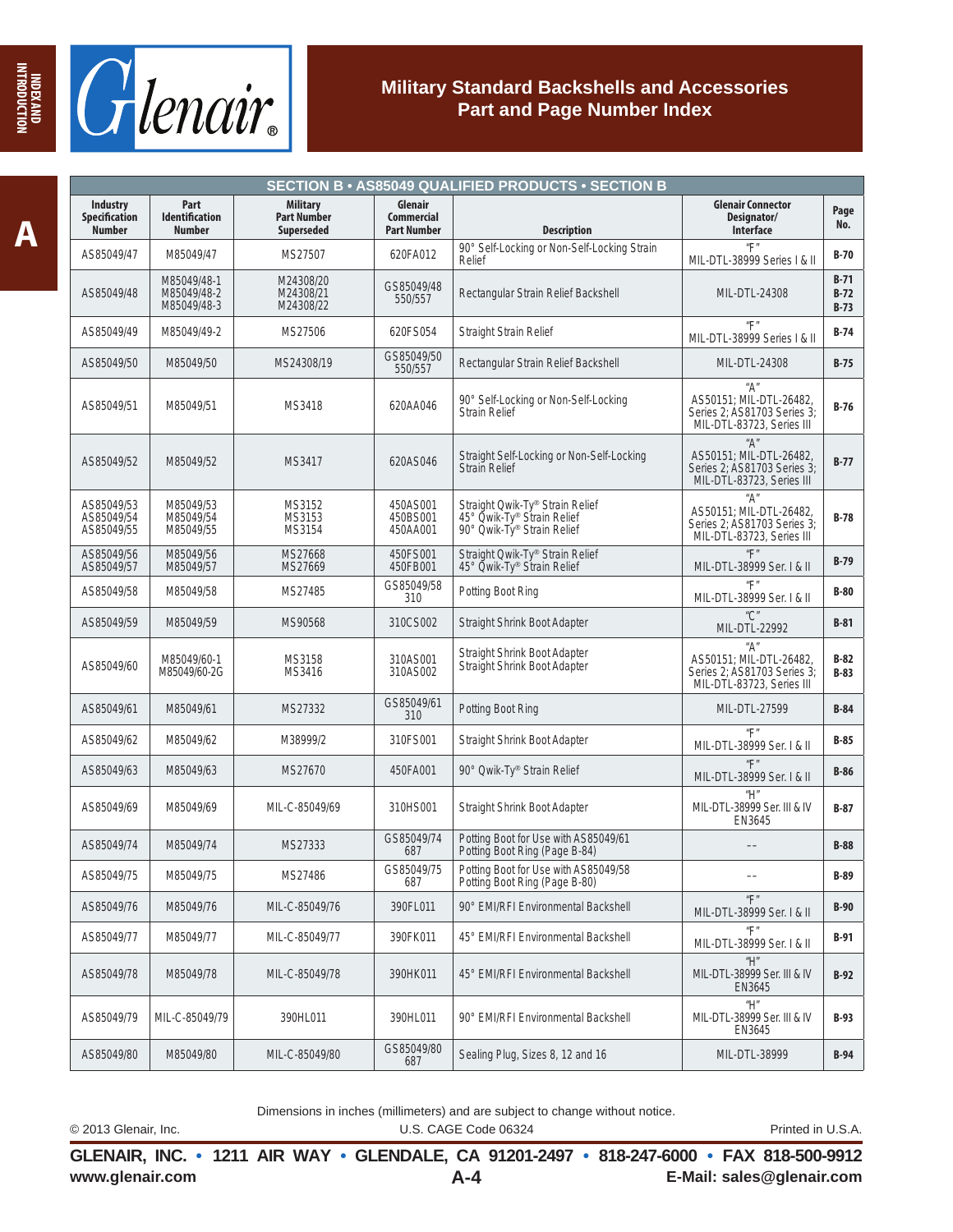

|                                                          |                                                |                                                            |                                                    | <b>SECTION B • AS85049 QUALIFIED PRODUCTS • SECTION B</b>                                                                  |                                                                                            |              |
|----------------------------------------------------------|------------------------------------------------|------------------------------------------------------------|----------------------------------------------------|----------------------------------------------------------------------------------------------------------------------------|--------------------------------------------------------------------------------------------|--------------|
| <b>Industry</b><br><b>Specification</b><br><b>Number</b> | Part<br><b>Identification</b><br><b>Number</b> | <b>Military</b><br><b>Part Number</b><br><b>Superseded</b> | Glenair<br><b>Commercial</b><br><b>Part Number</b> | <b>Description</b>                                                                                                         | <b>Glenair Connector</b><br>Designator/<br><b>Interface</b>                                | Page<br>No.  |
| AS85049/81                                               | M85049/81                                      | MIL-C-85049/81                                             | GS85049/81<br>687                                  | Sealing Plug                                                                                                               | MIL-DTL-38999                                                                              | $B-96$       |
| AS85049/82<br>AS85049/83<br>AS85049/84                   | M85049/82<br>M85049/83<br>M85049/84            | MIL-C-85049/82<br>MIL-C-85049/83<br>MIL-C-85049/84         | 440AS069<br>440AH069<br>440AJ069                   | Straight Banding Backshell<br>45° Banding Backshell<br>90° Banding Backshell                                               | "A"<br>AS50151; MIL-DTL-26482,<br>Series 2: AS81703 Series 3:<br>MIL-DTL-83723, Series III | $B-97$       |
| AS85049/85<br>AS85049/86<br>AS85049/87                   | M85049/85<br>M85049/86<br>M85049/87            | MIL-C-85049/85<br>MIL-C-85049/86<br>MIL-C-85049/87         | 440FS069<br>440FH069<br>440FJ069                   | Straight Banding Backshell<br>45° Banding Backshell<br>90° Banding Backshell                                               | $^u$ F $^u$<br>MIL-DTL-38999<br>Series   &                                                 | $B-99$       |
| AS85049/88<br>AS85049/89<br>AS85049/90                   | M85049/88<br>M85049/89<br>M85049/90            | MIL-C-85049/88<br>MIL-C-85049/89<br>MIL-C-85049/90         | 440HS069<br>440HH069<br>440-HJ069                  | Straight Banding Backshell<br>45° Banding Backshell<br>90° Banding Backshell                                               | "H"<br>MIL-DTL-38999 Ser. III & IV<br>EN3645                                               | $B-101$      |
| AS85049/91<br>AS85049/92                                 | M85049/91<br>M85049/92                         | MIL-C-85049/91<br>MIL-C-85049/92                           | 620HS042<br>620HA042                               | <b>Straight Strain Relief</b><br>90° Strain Relief                                                                         | "H"<br>MIL-DTL-38999 Ser. III & IV<br>EN3645                                               | $B-103$      |
| AS85049/93                                               | M85049/93                                      | MIL-C-85049/93                                             | 687-207                                            | <b>Banding Split Ring</b>                                                                                                  |                                                                                            | $B-104$      |
| AS85049/94                                               | M85049/94                                      | MIL-C-88528/1                                              | GS85049/94<br>687                                  | Full Perimeter Mounting Flange                                                                                             |                                                                                            | $B-105$      |
| AS85049/95                                               | M85049/95                                      | MIL-C-88528/2                                              | GS85049/95<br>687                                  | 3/4 Perimeter Mounting Flange                                                                                              |                                                                                            | $B-106$      |
| AS85049/96                                               | M85049/96                                      | MIL-C-88528/3                                              | GS85049/96<br>687                                  | 1/4 Perimeter Mounting Flange                                                                                              |                                                                                            | $B-107$      |
| AS85049/103                                              | M85049/103                                     |                                                            | 447HS557                                           | Straight Shield Sock Composite Adapter with<br>Detented or Non-Detented Self-Locking<br><b>Coupling Nut</b>                | "H"<br>MIL-DTL-38999 Ser. III & IV<br>EN3645                                               | $B-108$      |
| AS85049/104                                              | M85049/104                                     |                                                            | 447HB557                                           | 45° Shield Sock Composite Adapter with<br>Detented or Non-Detented Self-Locking<br>Coupling Nut                            | "H"<br>MIL-DTL-38999 Ser. III & IV<br>EN3645                                               | $B-110$      |
| AS85049/105                                              | M85049/105                                     |                                                            | 447HA557                                           | 90° Shield Sock Composite Adapter with<br>Detented or Non-Detented Self-Locking<br><b>Coupling Nut</b>                     | "H"<br>MIL-DTL-38999 Ser. III & IV<br>EN3645                                               | $B-112$      |
| AS85049/109                                              | M85049/109                                     | 88064                                                      | 319AS001                                           | Straight Shield Sock Shrink Boot Adapter with<br>Detented or Non-Detented Self-Locking or<br>Non-Self Locking Coupling Nut | "A"<br>AS50151; MIL-DTL-26482,<br>Series 2; AS81703 Series 3;<br>MIL-DTL-83723, Series III | <b>B-114</b> |
| AS85049/111                                              | M85049/111                                     | 89018                                                      | 319AJ001                                           | 90° Shield Sock Sock Shrink Boot Adapter with<br>Optional Self-Locking Coupling Nut                                        | "A"<br>AS50151; MIL-DTL-26482,<br>Series 2: AS81703 Series 3:<br>MIL-DTL-83723, Series III | $B-116$      |
| AS85049/112                                              | M85049/112                                     | 89014                                                      | 319FS001                                           | Straight Shield Sock Sock Shrink Boot Adapter<br>with Optional Self-Locking Coupling Nut                                   | $^u\mathsf{F}^u$<br>MIL-DTL-38999 Series   & II                                            | <b>B-118</b> |
| AS85049/114                                              | M85049/114                                     | 89016                                                      | 319FJ001                                           | 90° Shield Sock Shrink Boot Adapter with<br>Detented or Non-Detented Self-Locking<br><b>Coupling Nut</b>                   | $^u$ F $^u$<br>MIL-DTL-38999 Series   & II                                                 | $B-120$      |
| AS85049/115                                              | M85049/115                                     | 89013                                                      | 319HS001                                           | Straight Shield Sock Shrink Boot Adapter with<br>Optional Self-Locking Coupling Nut                                        | "H"<br>MIL-DTL-38999 Ser. III & IV<br>EN3645                                               | $B-122$      |
| AS85049/118                                              | M85049/118                                     |                                                            | 620AS038                                           | Straight Strain Relief, Self-Locking or<br>Non-Self-Locking                                                                | "A"<br>AS50151; MIL-DTL-26482,<br>Series 2: AS81703 Series 3:<br>MIL-DTL-83723, Series III | $B-124$      |
| AS85049/120                                              | M85049/120                                     |                                                            | 620AA038                                           | 90° Strain Relief, Self-Locking or<br>Non-Self-Locking                                                                     | "A"<br>AS50151; MIL-DTL-26482,<br>Series 2: AS81703 Series 3:<br>MIL-DTL-83723, Series III | $B-126$      |
| AS85049/121                                              | M85049/121                                     |                                                            | 620FS038                                           | Straight Strain Relief, Self-Locking or<br>Non-Self-Locking                                                                | $^u\mathsf{F}^u$<br>MIL-DTL-38999 Series   & II;<br>MIL-DTL-27599                          | $B-128$      |

Dimensions in inches (millimeters) and are subject to change without notice.

© 2013 Glenair, Inc. U.S. CAGE Code 06324 Printed in U.S.A.

**www.glenair.com E-Mail: sales@glenair.com GLENAIR, INC. • 1211 AIR WAY • GLENDALE, CA 91201-2497 • 818-247-6000 • FAX 818-500-9912 A-5**

**A**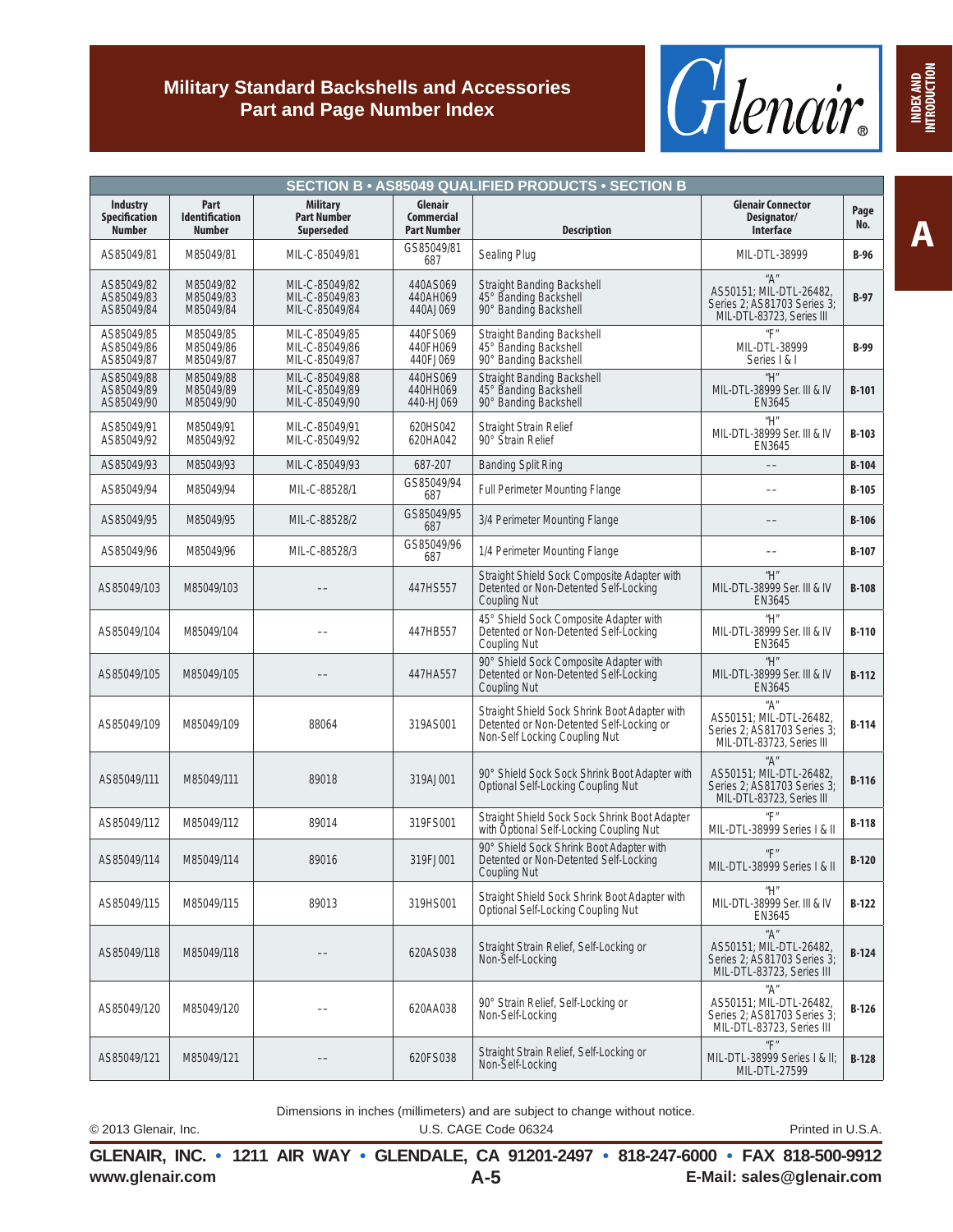



|                                                          | <b>SECTION B · AS85049 QUALIFIED PRODUCTS · SECTION B</b>        |                                                            |                                                            |                                                                                                                                                                                  |                                                                       |                                          |  |  |  |  |
|----------------------------------------------------------|------------------------------------------------------------------|------------------------------------------------------------|------------------------------------------------------------|----------------------------------------------------------------------------------------------------------------------------------------------------------------------------------|-----------------------------------------------------------------------|------------------------------------------|--|--|--|--|
| <b>Industry</b><br><b>Specification</b><br><b>Number</b> | Part<br><b>Identification</b><br><b>Number</b>                   | <b>Military</b><br><b>Part Number</b><br><b>Superseded</b> | Glenair<br><b>Commercial</b><br><b>Part Number</b>         | <b>Description</b>                                                                                                                                                               | <b>Glenair Connector</b><br>Designator/<br><b>Interface</b>           | Page<br>No.                              |  |  |  |  |
| AS85049/123                                              | M85049/123                                                       |                                                            | 620FA038                                                   | 90° Strain Relief, Self-Locking or<br>Non-Self-Locking                                                                                                                           | $^{\prime\prime}$ F"<br>MIL-DTL-38999 Series   & II:<br>MIL-DTL-27599 | $B-130$                                  |  |  |  |  |
| AS85049/124                                              | M85049/124                                                       |                                                            | 620HS038                                                   | Sraight Strain Relief, Self-Locking or<br>Non-Self-Locking                                                                                                                       | H''<br>MIL-DTL-38999 Ser. III & IV<br>EN3645                          | $B-132$                                  |  |  |  |  |
| AS85049/126                                              | M85049/126                                                       |                                                            | 620HA038                                                   | 90° Strain Relief, Self-Locking or<br>Non-Self-Locking                                                                                                                           | "H"<br>MIL-DTL-38999 Ser. III & IV<br>EN3645                          | $B-134$                                  |  |  |  |  |
| AS85049/127                                              | M85049/127                                                       |                                                            | 687-581                                                    | <b>Bushing Strip</b>                                                                                                                                                             |                                                                       | $B-136$                                  |  |  |  |  |
| AS85049/128-3<br>AS85049/128-4                           | M85049/128-3<br>M85049/128-4                                     |                                                            | 600-052<br>600-052-1                                       | Standard Clamping Band<br>Precoiled Standard Clamping Band                                                                                                                       | AS85049/128                                                           | $B-137$                                  |  |  |  |  |
| AS85049/130                                              | M85049/130                                                       |                                                            | <b>Consult Factory</b>                                     | Gasket                                                                                                                                                                           |                                                                       | $B-138$                                  |  |  |  |  |
| AS85049/139                                              | M85049/139                                                       | MS3420                                                     | GS85049/139<br>687                                         | Telescoping Bushing, C or L                                                                                                                                                      |                                                                       | $B-140$                                  |  |  |  |  |
| AS85049/140                                              | M85049/140-05<br>M85049/140-09<br>M85049/140-20<br>M85049/140-25 | MS3109                                                     | 770-003S107<br>770-006S102W1<br>770-007S104<br>770-018S102 | Straight Lipped Heat Shrink Boot<br>Str. Lipped Long Tail Low Profile H.S. Boot<br>Str. Lipped Mini. Long Tail Low Profile H.S. Boot<br>Straight Lipped Sealing Heat Shrink Boot |                                                                       | $B-142$<br>$B-144$<br>$B-146$<br>$B-148$ |  |  |  |  |
| AS85049/141                                              | M85049/141-03<br>M85049/141-10<br>M85049/141-19                  | MS3117                                                     | 770-003A105<br>770-006A103<br>770-007A103                  | 90° Lipped Heat Shrink Boot<br>90° Lipped Low Profile Heat Shrink Boot<br>90° Lipped Mini. Low Profile Heat Shrink Boot                                                          |                                                                       | $B-150$<br>$B-152$<br>$B-154$            |  |  |  |  |
| AS85049/142                                              | M85049/142-02<br>M85049/142-05<br>M85049/142-10                  |                                                            | 770-011T102<br>770-010Y105<br>770-013110W1                 | Tee Transition Wide Body Heat Shrink Boot<br>Wye Transition Wide Body Heat Shrink Boot<br>1:3 Transition Wide Body Heat Shrink Boot                                              |                                                                       | $B-156$<br>$B-158$<br>$B-160$            |  |  |  |  |
|                                                          |                                                                  |                                                            |                                                            | SECTION C . MIL-DTL-38999 QUALIFIED PRODUCTS . SECTION C                                                                                                                         |                                                                       |                                          |  |  |  |  |
| Industry<br><b>Specification</b><br><b>Number</b>        | Part<br><b>Identification</b><br><b>Number</b>                   | <b>Military</b><br><b>Part Number</b><br><b>Superseded</b> | Glenair<br><b>Commercial</b><br><b>Part Number</b>         | <b>Description</b>                                                                                                                                                               | <b>Glenair Connector</b><br>Designator/<br><b>Interface</b>           | Page<br>No.                              |  |  |  |  |
| MIL-DTL-38999<br>MIL-DTL-38999                           | MS27501<br>MS27502                                               | MS20048<br>MS20047                                         | 660-012<br>660-013                                         | Protective Plug Cover<br>Protective Receptacle Cover                                                                                                                             | MIL-DTL-38999 Series I                                                | $C-2$                                    |  |  |  |  |
| MIL-DTL-38999                                            | MS27510<br>MS27511                                               | MS27352<br>MS27353                                         | 660-014<br>660-015                                         | Protective Plug Cover<br>Protective Receptacle Cover                                                                                                                             | MIL-DTL-38999 Series II                                               | $C-3$                                    |  |  |  |  |
| MIL-DTL-38999/22                                         | D38999/22                                                        |                                                            | 650HS010                                                   | Dummy Storage Receptacle, Threaded Coupling                                                                                                                                      | MIL-DTL-38999, Series III                                             | $C-4$                                    |  |  |  |  |
| MIL-DTL-38999/28                                         | D38999/28                                                        |                                                            | <b>Consult Factory</b>                                     | Jam Nut with Safety Wire Holes                                                                                                                                                   | MIL-DTL-38999 Series III & IV;<br>EN3645                              | $C-5$                                    |  |  |  |  |
| MIL-DTL-38999/32<br>MIL-DTL-38999/33                     | D38999/32<br>D38999/33                                           |                                                            | 660-023<br>660-024                                         | Composite or Metal Threaded Plug Cover<br>Composite or Metal Threaded Receptacle Cover                                                                                           | MIL-DTL-38999, Series III                                             | $C-6$                                    |  |  |  |  |
| MIL-DTL-38999/50                                         | D38999/50                                                        |                                                            | 650HS007                                                   | Dummy Storage Receptacle, Bayonet Coupling                                                                                                                                       | MIL-DTL-38999, Series IV                                              | $C-7$                                    |  |  |  |  |

Dimensions in inches (millimeters) and are subject to change without notice.

© 2013 Glenair, Inc. U.S. CAGE Code 06324 Printed in U.S.A.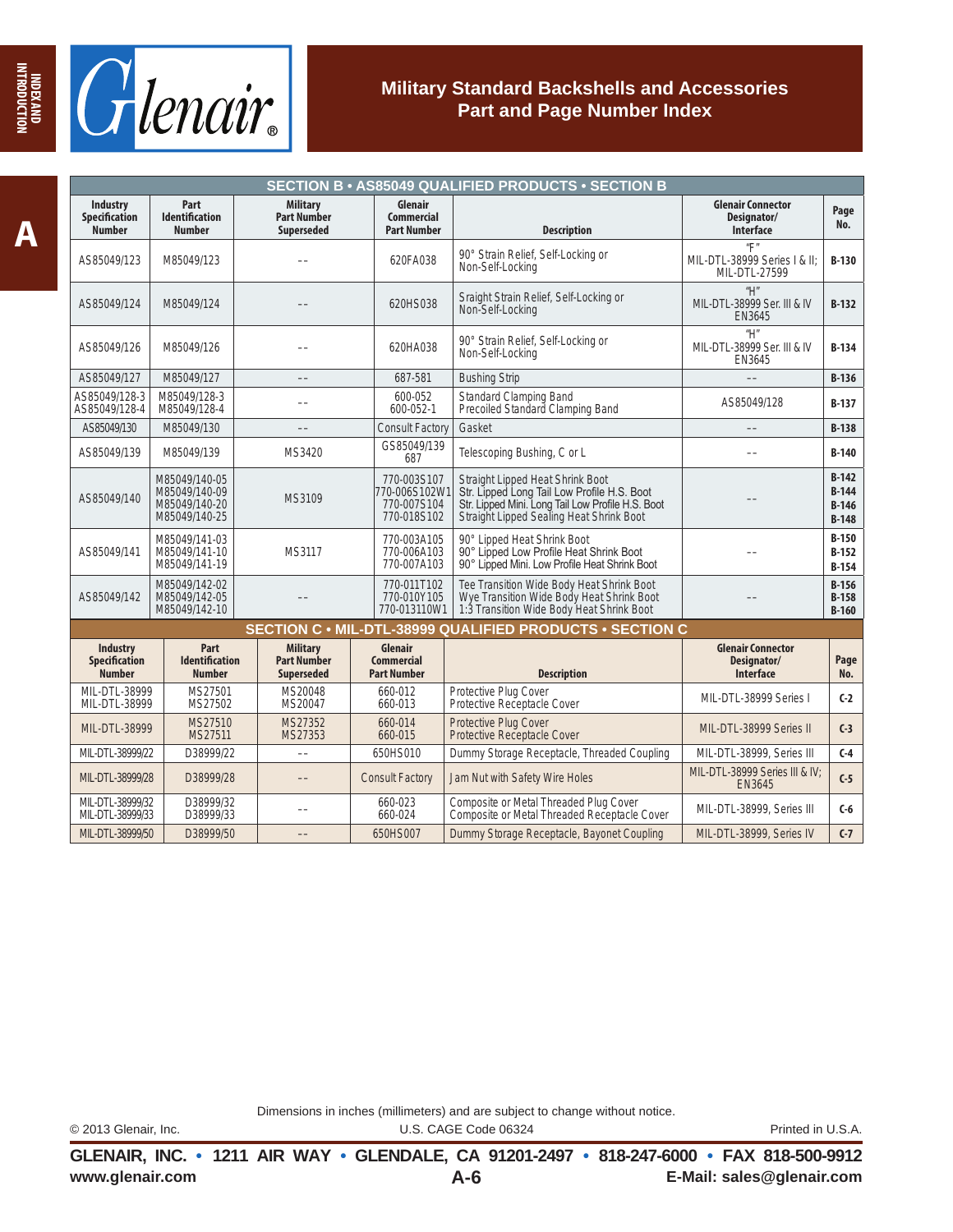

|                                                   |                                                |                                                            |                                                    | SECTION D · MIL-DTL-28840 QUALIFIED PRODUCTS · SECTION D                                                                   |                                                             |                         |
|---------------------------------------------------|------------------------------------------------|------------------------------------------------------------|----------------------------------------------------|----------------------------------------------------------------------------------------------------------------------------|-------------------------------------------------------------|-------------------------|
| Industry<br><b>Specification</b><br><b>Number</b> | Part<br><b>Identification</b><br><b>Number</b> | <b>Military</b><br><b>Part Number</b><br><b>Superseded</b> | Glenair<br><b>Commercial</b><br><b>Part Number</b> | <b>Description</b>                                                                                                         | <b>Glenair Connector</b><br>Designator/<br><b>Interface</b> | Page<br>No.             |
| MIL-DTL-28840/1                                   | M28840/1                                       |                                                            | 620GS051                                           | Straight Non-Self-Locking Strain Relief                                                                                    | "G"<br>MIL-DTL-28840                                        | D-2                     |
| MIL-DTL-28840/2                                   | M28840/2                                       |                                                            | 620GA051                                           | 90° Non-Self-Locking Strain Relief                                                                                         | "G"<br><b>MIL-DTL-28840</b>                                 | $D-3$                   |
| MIL-DTL-28840/3                                   | M28840/3                                       |                                                            | 620GB051                                           | 45° Non-Self-Locking Strain Relief                                                                                         | "G"<br>MIL-DTL-28840                                        | $D-4$                   |
| MIL-DTL-28840/4                                   | M28840/4                                       |                                                            |                                                    | Metal-Core Conduit                                                                                                         | "G"<br><b>MIL-DTL-28840</b>                                 | $D-5$                   |
| MIL-DTL-28840/5                                   | M28840/5                                       |                                                            |                                                    | Straight Backshell for Metal-Core Conduit                                                                                  | "G"<br>MIL-DTL-28840                                        | $D-6$                   |
| MIL-DTL-28840/6                                   | M28840/6 A<br>M28840/6 B                       |                                                            | 390AB001<br>370 Series                             | Strt. EMI/RFI Environmental Backshell, Style A<br>Straight Environmental Backshell, Style B                                | "G"<br>MIL-DTL-28840                                        | $D-7$<br>$D-8$          |
| MIL-DTL-28840/7                                   | M28840/7                                       |                                                            | 650GS001                                           | Dummy Storage Receptacle, Threaded Coupling                                                                                | "G"<br><b>MIL-DTL-28840</b>                                 | $D-9$                   |
| MIL-DTL-28840/8                                   | M28840/8-<br>M28840/8 A                        |                                                            | 390-061                                            | 90° Environmental Backshell, Style A<br>90° EMI/RFI Environmental Backshell, Style B                                       | "G"<br>MIL-DTL-28840                                        | $D-10$<br>$D-11$        |
| MIL-DTL-28840/9                                   | M28840/9 B<br>M28840/9 A                       |                                                            | 390-061                                            | 45° Environmental Backshell, Style A<br>45° EMI/RFI Environmental Backshell                                                | "G"<br><b>MIL-DTL-28840</b>                                 | $D-12$<br>$D-13$        |
| MIL-DTL-28840/13<br>MIL-DTL-28840/15              | M28840/13<br>M28840/15                         |                                                            | 660-011<br>660-010                                 | Protective Threaded Receptacle Cover<br>Protective Threaded Plug Cover                                                     | MIL-DTL-28840                                               | $D-14$                  |
| MIL-DTL-28840/22                                  | M28840/22                                      |                                                            |                                                    | Metal-Core Conduit Bushing                                                                                                 | "G"<br>MIL-DTL-28840                                        | $D-15$                  |
| MIL-DTL-28840/23                                  | M28840/23                                      |                                                            | <b>Consult Factory</b>                             | E Nut, Non-Self-Locking                                                                                                    | "G"<br>MIL-DTL-28840                                        | $D-16$                  |
| MIL-DTL-28840/24                                  | M28840/24                                      |                                                            | <b>Consult Factory</b>                             | Gasket                                                                                                                     | "G"<br><b>MIL-DTL-28840</b>                                 | $D-17$                  |
|                                                   |                                                |                                                            |                                                    | SECTION E • MIL-DTL-83723 QUALIFIED PRODUCTS • SECTION E                                                                   |                                                             |                         |
| Industry<br><b>Specification</b><br><b>Number</b> | Part<br><b>Identification</b><br><b>Number</b> | <b>Military</b><br><b>Part Number</b><br><b>Superseded</b> | Glenair<br><b>Commercial</b><br><b>Part Number</b> | <b>Description</b>                                                                                                         | <b>Glenair Connector</b><br>Designator/<br><b>Interface</b> | Page<br>No.             |
| MIL-DTL-83723/27                                  | M83723/27M                                     |                                                            | 310KS002                                           | Straight Shrink Boot Adapter                                                                                               | "K"<br>MIL-DTL-83723 Series II                              | $E-2$                   |
| MIL-DTL-83723/35                                  | M83723/35S<br>M83723/35A<br>M83723/35N         |                                                            | <b>Consult Factory</b>                             | Strt. Non-Environmental Strain Relief Backshell<br>90° Non-Environmental Strain Relief Backshell<br>Non-Self-Locking E-Nut | "K"<br>MIL-DTL-83723 Series II                              | $E-3$<br>$E-4$<br>$E-5$ |
| MIL-DTL-83723/50                                  | M83723/50 R<br>M83723/50 B<br>M83723/50 A      |                                                            | <b>Consult Factory</b>                             | Straight Qwik-Ty® Strain Relief<br>45° Qwik-Ty® Strain Relief<br>90° Qwik-Ty® Strain Relief                                | K"<br>MIL-DTL-83723 Series II                               | $E-6$                   |
| MIL-DTL-83723/59<br>MIL-DTL-83723/60              | M83723/59-1<br>M83723/60-1                     | MS27292<br>MS27293                                         | 660-021<br>660-022                                 | Protective Plug Cover, Threaded Coupling<br>Protective Receptacle Cover, Threaded Coupling                                 | MIL-DTL-83723, Series III                                   | $E-7$                   |
| MIL-DTL-83723/59<br>MIL-DTL-83723/60              | M83723/59-2<br>M83723/60-2                     | MS27294<br>MS27295                                         | 660-019<br>660-020                                 | Protective Plug Cover Bayonet Coupling<br>Protective Receptacle Cover Bayonet Coupling                                     | MIL-DTL-83723, Series III                                   | E-8                     |
| MIL-DTL-83723/70                                  | M83723/70                                      |                                                            | <b>Consult Factory</b>                             | Straight Quick Disconnect Receptacle Adapter                                                                               |                                                             | $E-9$                   |

**A**

Dimensions in inches (millimeters) and are subject to change without notice. © 2013 Glenair, Inc. Mil-Spec Backshells and Accessories U.S. CAGE Code 06324 Printed in U.S.A. Rev. 5/30/14

**www.glenair.com E-Mail: sales@glenair.com GLENAIR, INC. • 1211 AIR WAY • GLENDALE, CA 91201-2497 • 818-247-6000 • FAX 818-500-9912 A-7**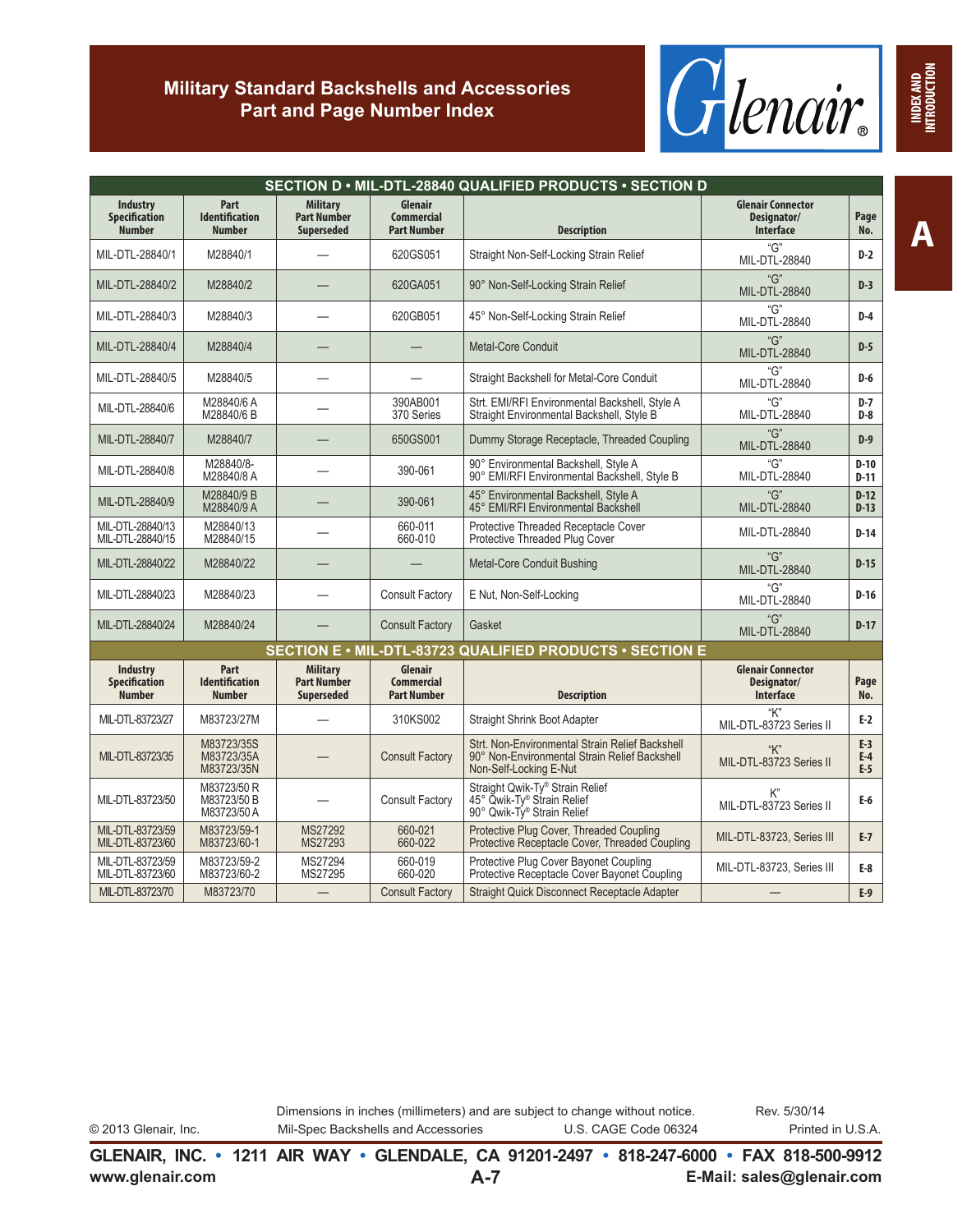

|                                                          |                                                |                                                            |                                                    | SECTION F · AS81511 QUALIFIED PRODUCTS · SECTION F                                        |                                                                                                                                                                                            |             |
|----------------------------------------------------------|------------------------------------------------|------------------------------------------------------------|----------------------------------------------------|-------------------------------------------------------------------------------------------|--------------------------------------------------------------------------------------------------------------------------------------------------------------------------------------------|-------------|
| <b>Industry</b><br><b>Specification</b><br><b>Number</b> | Part<br><b>Identification</b><br><b>Number</b> | <b>Military</b><br><b>Part Number</b><br><b>Superseded</b> | Glenair<br><b>Commercial</b><br><b>Part Number</b> | <b>Description</b>                                                                        | <b>Glenair Connector</b><br>Designator/<br><b>Interface</b>                                                                                                                                | Page<br>No. |
| AS81511/13                                               | M81511/13                                      |                                                            | 620JS001                                           | Straight Non-Self-Locking Strain Relief                                                   | ".!"<br>AS81511 Series I, II, III & IV                                                                                                                                                     | $F-2$       |
| AS81511/14                                               | M81511/14 A<br>M81511/14 B                     |                                                            | 390JS012<br>390JS012                               | Straight EMI/RFI Environmental Backshell A<br>Straight EMI/RFI Environmental Backshell B  | $\mathfrak{a}$ $\mathfrak{p}$<br>AS81511 Series I, II, III & IV                                                                                                                            | $F-3$       |
| AS81511/14                                               | M81511/14 C<br>M81511/14 D                     |                                                            | 380JS008<br>380JS008                               | Str. EMI/RFI Non-Environmental Backshell C<br>Str. EMI/RFI Non-Environmental Backshell D  | $``$ $"$<br>AS81511 Series I, II, III & IV                                                                                                                                                 | $F-5$       |
| AS81511/17<br>AS81511/18                                 | M81511/17<br>M81511/18                         |                                                            | 660-017<br>660-018                                 | <b>Protective Plug Cover</b><br><b>Protective Receptacle Cover</b>                        | AS81511 Series I, II, III & IV                                                                                                                                                             | $F-7$       |
| AS81511/19                                               | M81511/19                                      |                                                            | 650JS002                                           | Dummy Storage Receptacle                                                                  | AS81511 Series I, II, III & IV                                                                                                                                                             | $F-8$       |
| AS81511/20                                               | M81511/20                                      |                                                            | <b>Consult Factory</b>                             | Jam Nut                                                                                   | AS81511 Series I, II, III & IV                                                                                                                                                             | $F-9$       |
| AS81511/29                                               | M81511/29                                      |                                                            | 660-016                                            | Protective Plug Cover                                                                     | AS81511 Series I, II, III & IV                                                                                                                                                             | $F-7$       |
| AS81511/30                                               | M81511/30                                      |                                                            | 650JS001                                           | Dummy Storage Receptacle Bayonet Coupling                                                 | MIL-DTL-26500 and<br>MIL-DTL-83723, Series III                                                                                                                                             | $F-10$      |
|                                                          |                                                |                                                            |                                                    | SECTION G . MISCELLANEOUS QUALIFIED PRODUCTS . SECTION G                                  |                                                                                                                                                                                            |             |
| <b>Industry</b><br><b>Specification</b><br><b>Number</b> | Part<br><b>Identification</b><br><b>Number</b> | <b>Military</b><br><b>Part Number</b><br><b>Superseded</b> | Glenair<br><b>Commercial</b><br><b>Part Number</b> | <b>Description</b>                                                                        | <b>Glenair Connector</b><br>Designator/<br>Interface                                                                                                                                       | Page<br>No. |
| AS25042                                                  | MS25042                                        | MS25042                                                    | 660-004                                            | <b>Threaded Protective Plug Cover</b>                                                     |                                                                                                                                                                                            |             |
| AS25043                                                  | MS25043                                        | MS25043                                                    | 660-005                                            | <b>Threaded Protective Receptacle Cover</b>                                               | AS50151                                                                                                                                                                                    | $G-2$       |
| MS17349<br>MS17350                                       | MS17349<br>MS17350                             |                                                            | 660-007<br>660-006                                 | <b>Threaded Protective Receptacle Cover</b><br><b>Threaded Protective Plug Cover</b>      | MIL-DTL-22992                                                                                                                                                                              | $G-3$       |
| MS27291                                                  | MS27291                                        |                                                            | 620ES050                                           | Straight Non-Self-Locking Strain Relief                                                   | "E"<br>MIL-DTL-26500                                                                                                                                                                       | $G-4$       |
| MIL-DTL-26500                                            | MS27558                                        |                                                            | G2221-A                                            | 90° Non-Self-Locking Strain Relief                                                        | "F"<br>MIL-DTL-26500                                                                                                                                                                       | $G-5$       |
| MIL-DTL-26500                                            | MS27559                                        |                                                            | G2221-B                                            | 90° Non-Self-Locking Strain Relief                                                        | "E"<br>MIL-DTL-26500                                                                                                                                                                       | $G-6$       |
|                                                          | MS27741                                        | —                                                          | 410-003                                            | TAG <sup>®</sup> Ring for Reliable Terminations                                           |                                                                                                                                                                                            | $G-7$       |
| AS50151                                                  | MS3105                                         |                                                            | 650BS001                                           | Dummy Storage Receptacle, Threaded Coupling                                               | AS50151                                                                                                                                                                                    | $G-8$       |
|                                                          | <b>MS3115</b>                                  |                                                            | 650DS001                                           | Dummy Storage Receptacle, Bayonet Coupling                                                | MIL-DTL-26482                                                                                                                                                                              | $G-9$       |
|                                                          | MS3180<br>MS3181                               |                                                            | 660-008<br>660-009                                 | Protective Plug Cover, Bayonet Coupling<br>Protectiove Receptacle Cover, Bayonet Coupling | MIL-DTL-26482                                                                                                                                                                              | $G-10$      |
|                                                          | MS27512                                        | <b>MS3186</b>                                              | <b>Consult Factory</b>                             | Jam Nut with Safety Wire Holes                                                            | AS50151; MIL-DTL-26482;<br>MIL-DTL-26500:<br>MIL-DTL-83723 Series I;<br>MIL-DTL-83723, Series III<br>MIL-DTL-38999 Series I;<br>MIL-DTL38999 Series II;<br>MIL-DTL-28840;<br>MIL-DTL-27599 | $G-11$      |
|                                                          | M29504/04                                      |                                                            | <b>Consult Factory</b>                             | Fiber Optic Pin Terminus, Size 16                                                         | MIL-DTL-29504                                                                                                                                                                              | $G-13$      |
|                                                          | M29504/05                                      |                                                            | <b>Consult Factory</b>                             | Fiber Optic Socket Terminus, Size 16                                                      | MIL-DTL-29504                                                                                                                                                                              | $G-14$      |
| MIL-DTL-83513/05                                         | M83513/05                                      |                                                            | <b>Consult Factory</b>                             | Micro-D Jackscrew Kits                                                                    | MIL-DTL-83513/05                                                                                                                                                                           | $G-15$      |
| MIL-DTL-83538/9                                          | M83538/9S                                      |                                                            | <b>Consult Factory</b>                             | <b>Straight Adapter and Extender</b>                                                      | MIL-DTL-83538/4                                                                                                                                                                            | $G-16$      |
| MIL-S-81824/1                                            | M81824/1                                       |                                                            | 070-001                                            | In-Line Splice, Insulated and Environmental                                               |                                                                                                                                                                                            | $G-17$      |

© 2013 Glenair, Inc. Mil-Spec Backshells and Accessories U.S. CAGE Code 06324 Rev 8-19-14 Printed in U.S.A.

**www.glenair.com E-Mail: sales@glenair.com GLENAIR, INC. • 1211 AIR WAY • GLENDALE, CA 91201-2497 • 818-247-6000 • FAX 818-500-9912 A-8**

**INDEX AND INTRODUCTION**

INDEX AND<br>HITRODUCTION